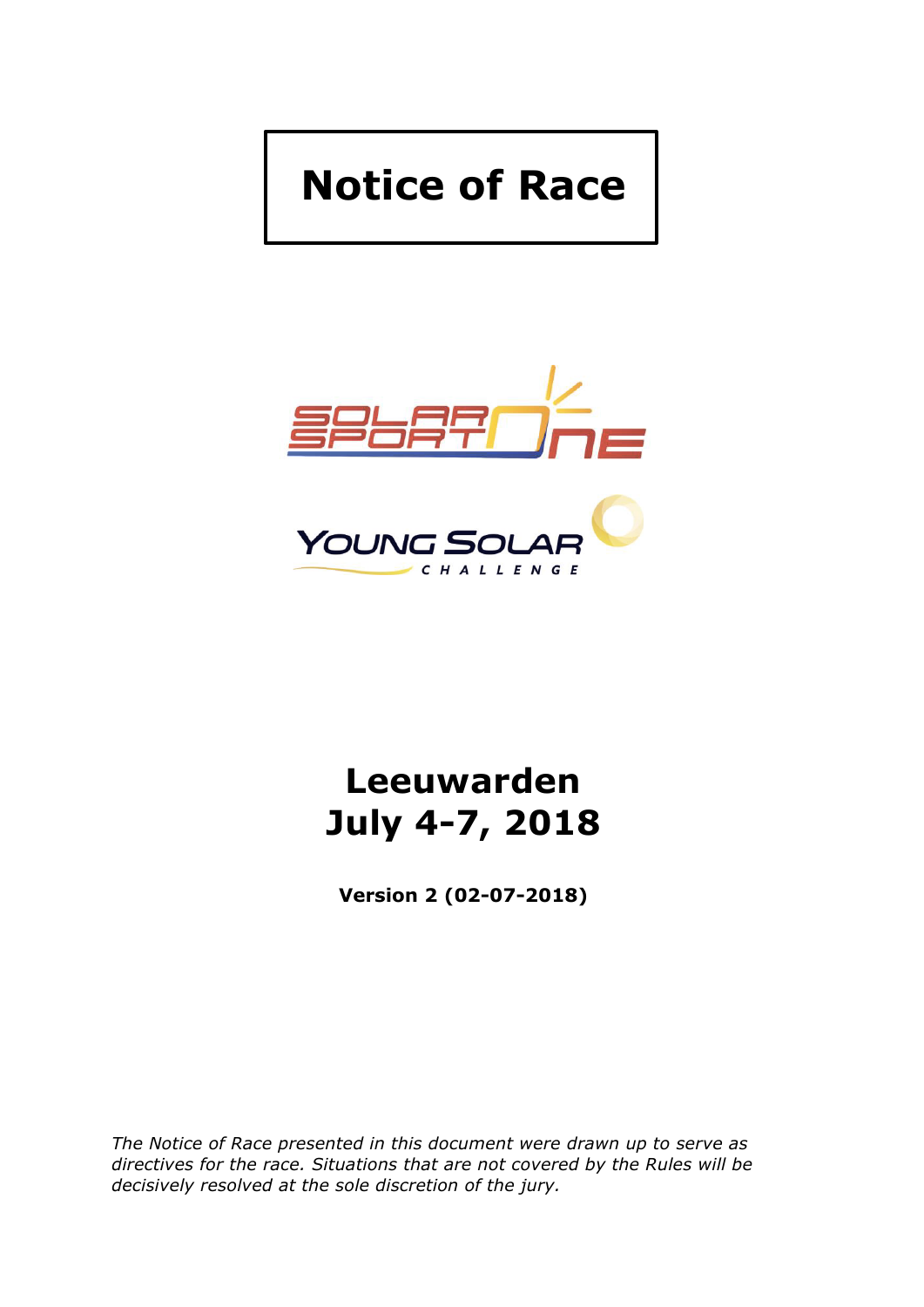**Solar Sport One (SSO) and Young Solar Challenge (YS) event to be held in Leeuwarden, The Nethelands from Wednesday July 4 up to and including Saturday July 7, 2018.**

#### **1. Aim and purpose of the Solar Sport One events and Young Solar Challenge events**

- 1.1. The aim of the Solar Sport One events and Young Solar Challenge events is to organize a Top Solar Boat Event in order to:
	- promote sustainable technology amongst the youth and more in particular students at technical universities and professional training colleges, supported by firms in boat technology.
	- stimulate the promotion and development of sustainable boats, in particular with respect to the application of solar energy in the ship- building industry.

# **2. Organizing authority/race organization**

- 2.1. The organizing authority of the event is Stichting Solar Sport One in combination with Stichting Young Solar Friesland.
- 2.2. On behalf of the organizing authority the Solar Sport One 2018 events are carried out under the management of the project director. The race organization can be contacted throughout the year on the following address: Zwolsmanweg 16 8606 KC Sneek The Netherlands E: hello@solarsportone.org Website: www.solarsportone.org

On behalf of the organizing authority the Young Solar Challenge 2018 is carried out under the management of the project director. The race organization can be contacted throughout the year on the following address: Young Solar Challenge Postal address: P.O. Box 28 9000 AA Grou E-mail: info@Youngsolarchallenge.nl Website: https://www.youngsolarchallenge.nl

# **3. Rules**

3.1. The race will be conducted subject to the provisions of this Notice of Race (NR), the current 2018 version of the Technical Regulations (TR), the current 2018 version of the Race Elements Catalogue (REC), the current 2018 version of the Young Solar Race Instructions (RI) and the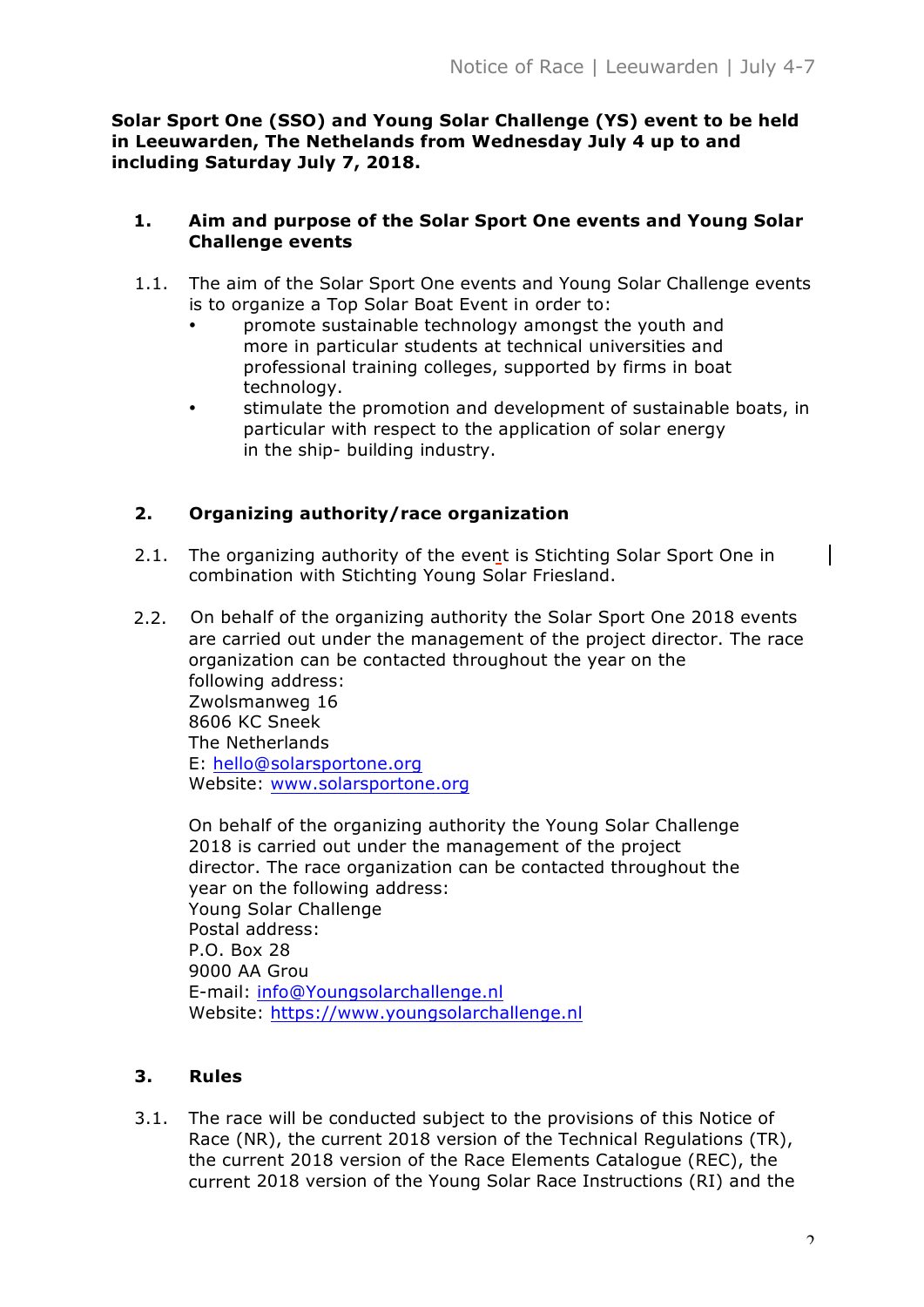Inland Navigation Police Regulations (BPR = Binnenvaart Politie Reglement). Collectively, these documents form the Rules, with possible subsequent additions and/or amendments to be implemented by the race organization.

- 3.2. The organization reserves the right to amend the rules (as incorporated in the NR, REC, TR and RI) at any time. This will be done by means of publications on the organization's website.
- 3.3. All competitors in the race are expected to know and accept the Rules. The jury may penalize competitors who ignore or break the Rules. Penalties may vary from a reprimand to disqualification and exclusion from further participation.
- 3.4. All questions related to the interpretation of the Rules shall be submitted to the organization in writing. Any explanation of the rules, as well as answers to written questions, will be published on the website, (or the official notice board during the race) and be binding for all competitors.
- 3.5. In the case of a discrepancy between languages, English shall prevail.

# **4. Definitions (see Technical Regulations)**

#### **5. Race schedule and events**

5.1. Route

The competition will be a two days stage race from Groningen to Leeuwarden, followed by two days of racing in and around Leeuwarden. Routes will be published in the Race Advance Program. Unforeseen changes of the routes will be made known as soon as possible during the race.

#### 5.2. a. Elements Solar Sport One

The race consists of 6 elements,

- a Stage over 44 km
- a Stage over 47 km
- a Time Trial
- a Top Speed Competition
- an Endurance Competition
- a Sprint

b. Elements Young Solar

The race consists of 2 elements

- a Time Trial
- a Speed Record
- 5.3 Start/race procedures The start and race procedures will be published in the Race Advance Program.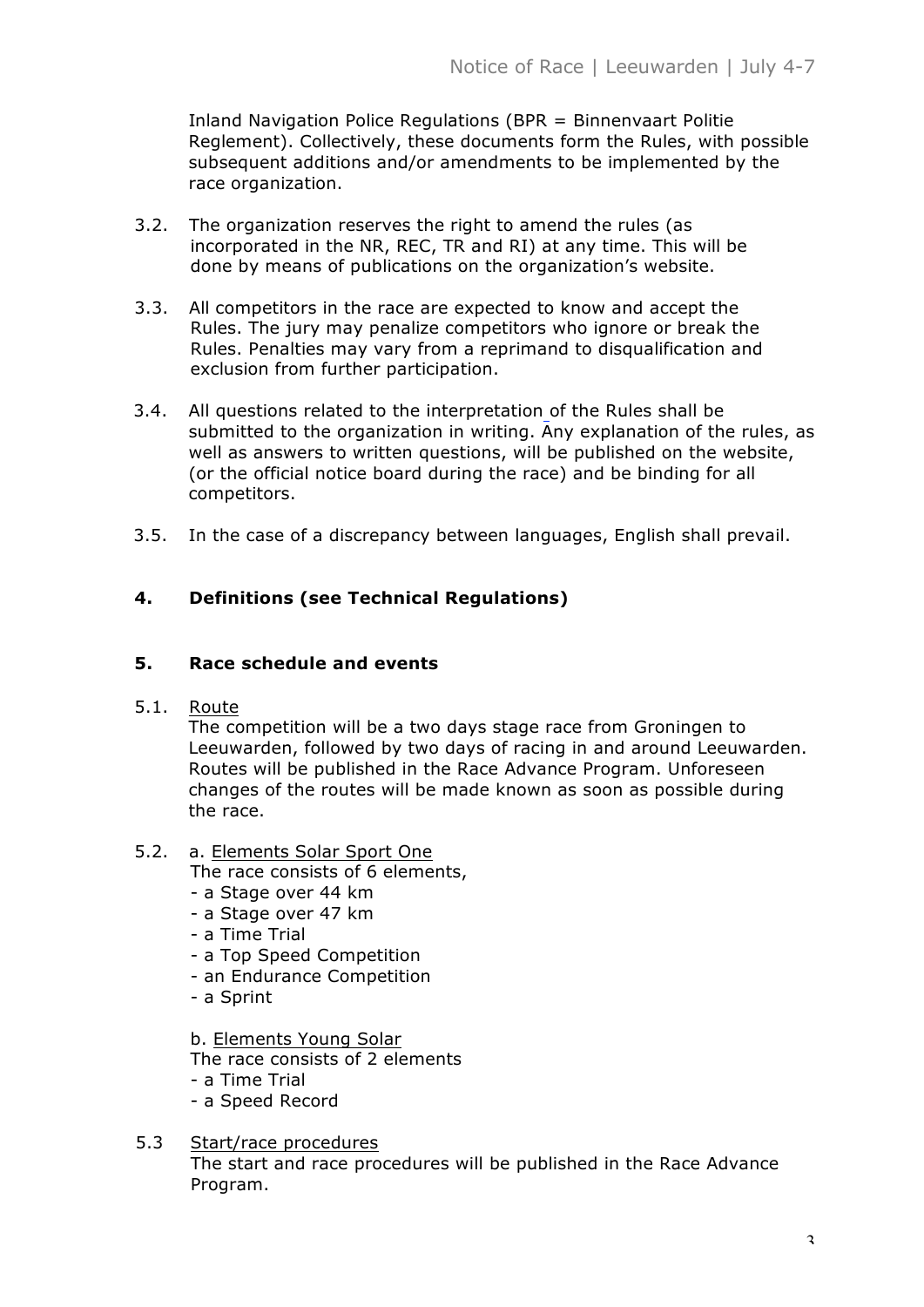#### 5.4 Technical inspections

The Organizer is entitled to conduct technical inspections of the vessels at any time of its own choosing. The participants are bound to cooperate with such inspections.

#### **6. Race Advance Program**

6.1 The Race Advance Program will be published at least one week before the start of the event on the event website.

#### **7. Vessel categories**

7.1. The race is open to four categories of vessels:

**A-class boats**: Solar powered boats with specifications as mentioned in the SSO technical regulations 2018 and a solar array as mentioned in rule **6.4.1.**

**Top class boats:** Solar powered boats with specifications as mentioned in the SSO technical regulations 2018 and a solar array as mentioned in rule **6.4.2.**

**V20 class boats:** Vessels in the unity class V20 with a single crew member. The vessels shall comply with the V20 One Design Class Rules

**Young Solar Class Boats:** Class of solar powered boats build as described in the Young Solar Challenge V5 – Assembly Booklet.

#### **8. Racing numbers and publicity**

- 8.1. Competitors shall install the racing number provided by the organization as specified in the TR2018 rule 8.1.
- 8.2. Both the race organization and the competitors may be sponsored provided this is not in conflict with the moral standards and interests of the organization, at the discretion of the organizers.
- 8.3 By entering the event competitors accept that they may be photographed and/or videotaped participating in the race and/or using the Championship facilities and they consent to the taking of such images and to the use, reuse, publication and republication of such images in any media, in conjunction with the competitors name or not, without compensation and without the competitors approval of such images or any use thereof.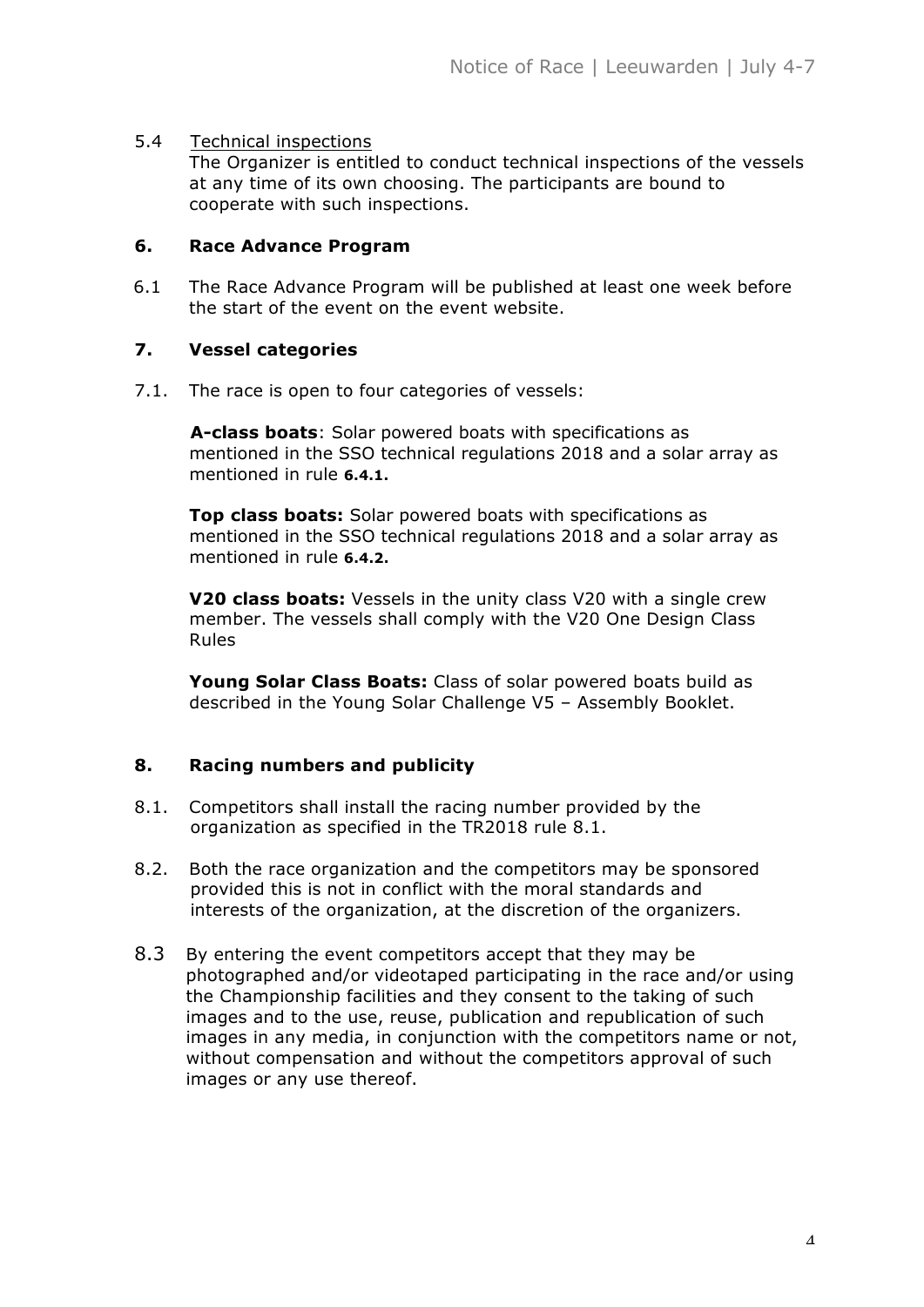# **9. Participation and registration**

- 9.1. The Solar Sport One events and Young Solar Challenge events are open to anyone with a solar-powered vessel that complies with the provisions of the Rules, and that the skipper is not younger than 16 years of age provided that the boat is unable to sail faster than 20-km/hr.
- 9.2. Skippers of the competing vessels that are capable of a speed of more than 20 km/h must have a "Klein Vaarbewijs 1" [Dutch powerboat license] or ICC or comparable license from their own country. This implicates that the minimum age of the drivers of these boats must be 18 year or older.
- 9.3 Each participant will sign a copy of "The Notice of Race" as a certificate of participation and will thereby accept the contents of "The Notice of Race".
- 9.4 Dutch solar powered boats have to comply with the law: Regeling registratie snelle motorboten 1997. This means that all solar boats need to be registered with the RDW and show a registration number and have a registration certificate.

# **10. Liability and Insurance**

- 10.1. The Organizing Authority and any other party involved in the organization of the race named in this document will accept no liability whatsoever for any personal or material damage (including but not limited to death, injury, consequential damages, etc.) sustained prior to, during or after the race.
- 10.2. All owners must lodge a copy in the English or Dutch language of a valid third-party liability insurance cover document for the vessel entered with a minimum cover of  $\epsilon$  1.500.000,- (one and a half million euro) or the equivalent in the currency of the country of registration of the vessel, effective for the duration of the race named in this document.

#### **11. Prizes**

- 11.1. The following prizes will be awarded to vessels in Challenge A class, Top class, V20 class and the Young Solar class based on the race score;
	- o First prize
	- o Second prize
	- o Third prize